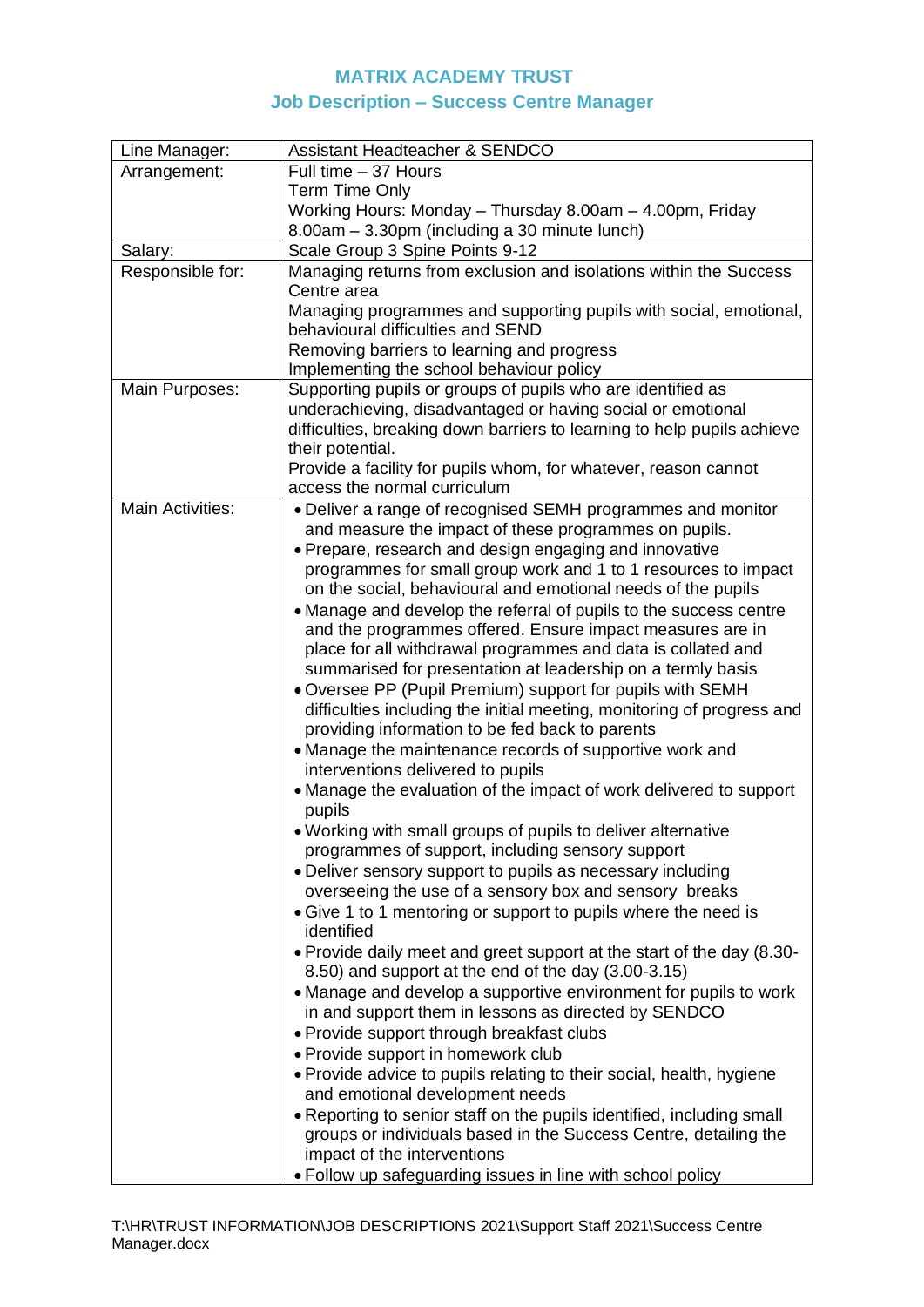|                                             | • Supporting pupils by providing alternative provision for those who         |  |  |
|---------------------------------------------|------------------------------------------------------------------------------|--|--|
|                                             | have been disapplied from the main curriculum                                |  |  |
|                                             | • Attend and contribute to parent meetings, where requested,                 |  |  |
|                                             | including Individual Behaviour plans (IBP), Pastoral Support                 |  |  |
|                                             | Plans (PSP) and any other relevant pupil plan meetings                       |  |  |
|                                             | • Managing and supporting the delivery of Pastoral Support<br>Programmes     |  |  |
|                                             | • Liaise with outside providers and agencies to support pupils and           |  |  |
|                                             | contribute to the development of the pastoral team                           |  |  |
|                                             | • Lead Early Help                                                            |  |  |
|                                             |                                                                              |  |  |
|                                             | • Facilitate and oversee the ability testing of new pupils                   |  |  |
|                                             | • Training, supervising and observing University students on<br>placement    |  |  |
|                                             | . Support pupils on entry to the school throughout the year.                 |  |  |
| Support/additional                          | • To play a full part in the life of the school community, to support        |  |  |
| duties:                                     | its distinctive mission and ethos and to encourage and ensure                |  |  |
|                                             | staff and students to follow this example                                    |  |  |
|                                             |                                                                              |  |  |
|                                             | • Promote and safeguard the welfare of children and young                    |  |  |
|                                             | persons you are responsible for or come into contact with.                   |  |  |
|                                             | . Be aware of and comply with policies and procedures relating to            |  |  |
|                                             | safeguarding, health, safety and security, confidentiality and data          |  |  |
|                                             | protection, reporting all concerns to an appropriate person.                 |  |  |
|                                             | • Be aware of, support and ensure equal opportunities for all.               |  |  |
|                                             | • Contribute to the overall ethos/work/aims of the school and                |  |  |
|                                             | supports its distinction mission                                             |  |  |
|                                             | • Appreciate and support the role of other professionals.                    |  |  |
|                                             | • Participate in training and performance development as required            |  |  |
|                                             | . To attend first aid training as required in order to be able to            |  |  |
|                                             | provide first aid to pupils, staff and visitors as required                  |  |  |
|                                             | . To attend any other training courses as required                           |  |  |
|                                             | . To undertake any duties reasonably directed by the Headteacher             |  |  |
| Person<br>specification<br>Skills/abilities | GCSE (or equivalent) Maths and English at Grade C - essential                |  |  |
|                                             | Counselling qualification/experience of counselling - desirable<br>$\bullet$ |  |  |
|                                             | Experience of working with young people - essential<br>$\bullet$             |  |  |
|                                             | Good time-management                                                         |  |  |
|                                             | Self-motivated and enthusiastic                                              |  |  |
|                                             | Able to communicate effectively and accurately both verbally                 |  |  |
|                                             | and in writing                                                               |  |  |
|                                             | Ability to complete work to the required standards of accuracy               |  |  |
|                                             | and presentation                                                             |  |  |
|                                             | Ability to develop and maintain effective working relationships<br>٠         |  |  |
|                                             | with a wide range of people                                                  |  |  |
|                                             | Ability to remain calm when under pressure                                   |  |  |
|                                             | Ability to work on own initiative as well as part of a team                  |  |  |
|                                             | An open, honest and active listener                                          |  |  |
|                                             | A friendly, professional and respectful approach which                       |  |  |
|                                             | demonstrates support and a commitment to providing a quality                 |  |  |
|                                             | service                                                                      |  |  |
|                                             | Flexible attitude towards day to day tasks<br>٠                              |  |  |